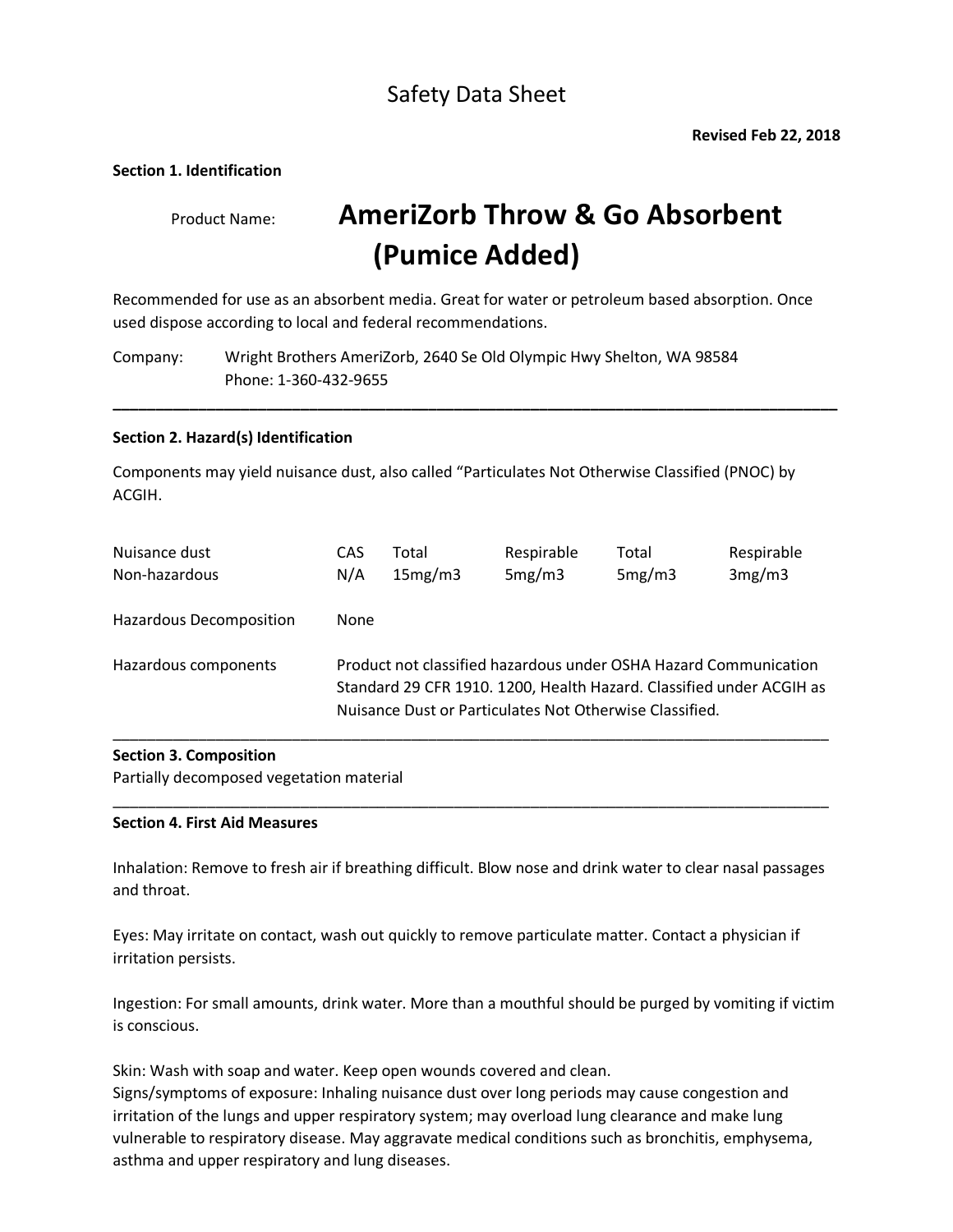Carcinogenicity: None Known.

#### **Section 5. Fire Fighting Measures and Explosion Information**

| <b>Auto Ignition Temperature</b>        | 260c                                                                                                                                                                                                                                                                                             |
|-----------------------------------------|--------------------------------------------------------------------------------------------------------------------------------------------------------------------------------------------------------------------------------------------------------------------------------------------------|
| <b>Flash Point</b>                      | Not Applicable                                                                                                                                                                                                                                                                                   |
| Flammable Limits                        | Not Applicable                                                                                                                                                                                                                                                                                   |
| Extinguishing media                     | Water, CO2                                                                                                                                                                                                                                                                                       |
| <b>Special Fire Fighting Procedures</b> | None. Caution, burning may continue inside bags or piles after<br>surface fire is out. Break bags or separate pile to assure that the<br>fire is extinguished. The thermal decomposition products at<br>those commonly observed with natural products such as wood<br>or other vegetable matter. |
| Special Fire and Explosion Hazards      | None                                                                                                                                                                                                                                                                                             |

#### **Section 6. Accidental Release Measures**

If Spilled, sweep or vacuum. Avoid dust. Use eye protection and NIOSH approved respirator for nuisance dust. Dispose of as soil. Decontamination is unnecessary. No environmental hazards.

\_\_\_\_\_\_\_\_\_\_\_\_\_\_\_\_\_\_\_\_\_\_\_\_\_\_\_\_\_\_\_\_\_\_\_\_\_\_\_\_\_\_\_\_\_\_\_\_\_\_\_\_\_\_\_\_\_\_\_\_\_\_\_\_\_\_\_\_\_\_\_\_\_\_\_\_\_\_\_\_\_\_\_\_\_

#### **Section 7. Handling and Storage**

Respiratory protection: If dusting occurs, use NIOSH approved respirator for nuisance dust.

Protective gloves/clothing: Not normally necessary but suggested in cases of open wounds that are not appropriately protected.

Eye Protection: Safety glasses suffice. Work Practices: Use good housekeeping practices.

Ventilation: If indoors Local exhaust is advisable if excessive dust is created.

Incompatibility: strong acids

| Section 8. Exposure controls/ personal protection                                                                       |             |                          |            |         |            |
|-------------------------------------------------------------------------------------------------------------------------|-------------|--------------------------|------------|---------|------------|
| Nuisance dust                                                                                                           | CAS.        | Total                    | Respirable | Total   | Respirable |
| Non-hazardous                                                                                                           | N/A         | $10 \text{ mg/m}$        | 15mg/m3    | 10mg/m3 | 3mg/m3     |
| Respiratory protection: Use NIOSH approved respirator for nuisance dust where dust is expected.                         |             |                          |            |         |            |
| Protective gloves/clothing: Not normally necessary but suggested in cases of open wounds that are not                   |             | appropriately protected. |            |         |            |
| Eye Protection: protective eyewear should be worn where dust levels are high enough to cause                            | irritation. |                          |            |         |            |
| Waste disposal method: Package material to avoid dusting. Dispose of at an approved landfill, or dispose<br>of as soil. |             |                          |            |         |            |
|                                                                                                                         |             |                          |            |         |            |

\_\_\_\_\_\_\_\_\_\_\_\_\_\_\_\_\_\_\_\_\_\_\_\_\_\_\_\_\_\_\_\_\_\_\_\_\_\_\_\_\_\_\_\_\_\_\_\_\_\_\_\_\_\_\_\_\_\_\_\_\_\_\_\_\_\_\_\_\_\_\_\_\_\_\_\_\_\_\_\_\_\_\_\_\_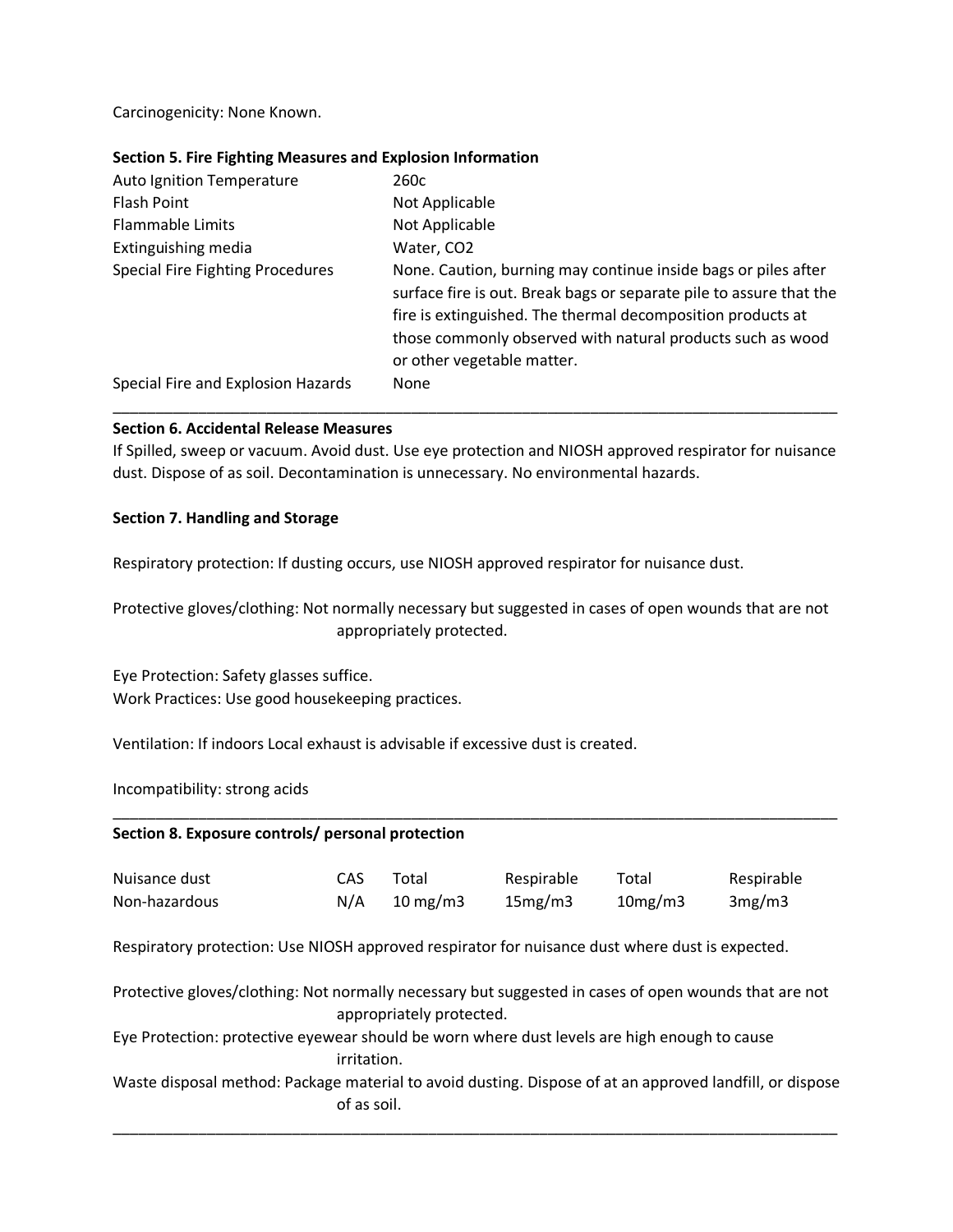## **Section 9. Physical and Chemical Properties**

| 9.1 Information on basis physical and chemical properties |                                                     |
|-----------------------------------------------------------|-----------------------------------------------------|
| A) Appearance                                             | Brown, Fibrous                                      |
| B) Odor                                                   | Earthy                                              |
| C) Odor Threshold                                         | No data available                                   |
| D) Ph                                                     | $3.5 - 4.5$                                         |
| E) Melting/freezing point                                 | Not Applicable                                      |
| F) Initial Boiling Point                                  | Not Applicable                                      |
| G) Flash Point                                            | No Data available                                   |
| H) Evaporation Rate                                       | No Data Available                                   |
| I) Flammability                                           | No Data Available                                   |
| J) Upper/ Lower Flammability                              | No Data Available                                   |
| Flammability or                                           |                                                     |
| <b>Explosive Limits</b>                                   |                                                     |
| K) Vapor Pressure                                         | No Data Available                                   |
| L) Vapor Density                                          | No Data Available                                   |
| M) Relative Density                                       | 60-95 g/l dry weight basis                          |
| N) Water Solubility                                       | Insoluble                                           |
| O) Partition Coefficient: n-                              | No Data Available                                   |
| P) Auto - ignition                                        | 260 C                                               |
| Q) Decomposition                                          | No data available                                   |
| Temperature                                               |                                                     |
| S) Explosive Properties                                   | No data available                                   |
| T) Oxidizing properties                                   | No data available / Pumice = None as fully oxidized |

## **9.2 Other safety information**

No data available

## **Section 10. Stability and Reactivity**

| 10.1 | <b>Reactivity</b>                                                 |
|------|-------------------------------------------------------------------|
|      | Stable                                                            |
| 10.2 | <b>Chemical Stability</b>                                         |
|      | Stable under recommended storage conditions                       |
| 10.3 | <b>Possibility of hazardous reactions</b>                         |
|      | No data available                                                 |
| 10.4 | <b>Conditions to avoid</b>                                        |
|      | No data available                                                 |
| 10.5 | <b>Incompatible Materials</b>                                     |
|      | Peat = Strong acids / Pumice = dissolve possible in strong alkali |
| 10.6 | <b>Hazardous Decomposition Products</b>                           |
|      | Does not occur except during pyrolysis / Pumice = none            |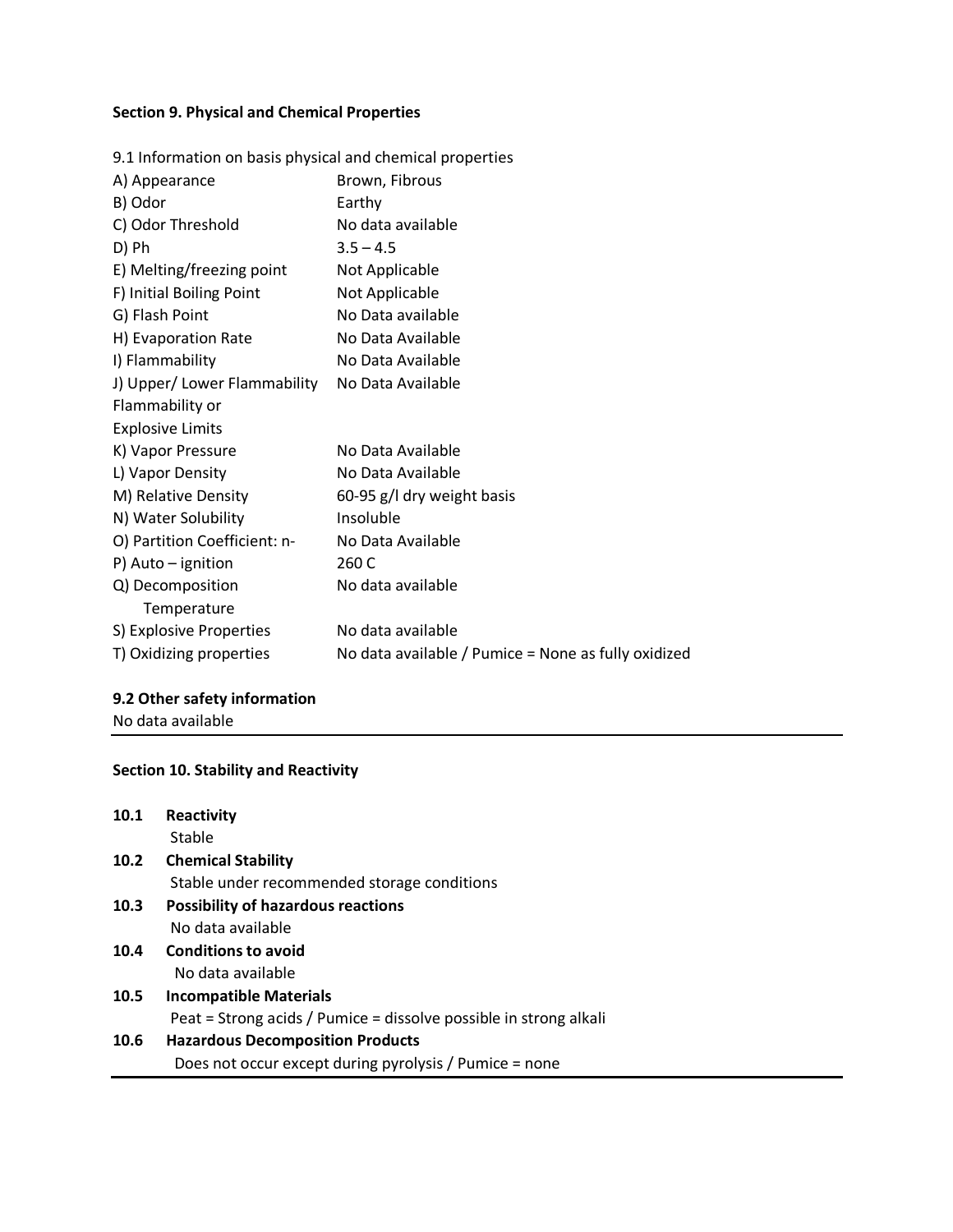#### **Section 11. Toxicological Information**

#### **11.1 Information on Toxicological Effects**

#### **Acute Toxicity**

 **Peat /**No data available (Prolonged exposure to dry pumice can cause respiratory problems) This situation in not foreseen in AmeriZorb products.

Inhalation: No data available

Dermal: No data available

Ingestion: No data available

**Skin Corrosion/irritation**

No data available

**Serious eye irritation**

No data available

**Respiratory or skin sensitization**

See Acute Toxicity above

**Germ cell mutagenicity**

No data available

#### **Carcinogenicity**

- IARC: No component of this product present at levels greater or equal to 0.1% is identified as a probable, possible or confirmed carcinogen by IARC
- ACGIH: No component of this product present at levels greater or equal to 0.1% is identified as a probable, possible o confirmed carcinogen by ACGIH.
- NTP: No component of this product present at levels greater or equal to 0.1% is identified as a probable, possible or confirmed carcinogen by NTP.
- OSHA: No component of this product present at levels greater or equal to 0.1% is identified as a probable, possible or confirmed carcinogen by IARC.

#### **Reproductive Toxicity**

No data available

**Specific Target Organ Toxicity-Single Exposure**

No data available

 **Specific Target Organ Toxicity-Repeated Exposure**

No data available

#### **Aspiration Hazard**

See Acute Toxicity above

#### **Other Information**

To the best of our knowledge, the chemical, physical, toxicological properties of this product have not been thoroughly tested.

#### **Section 12. Ecological Information**

Naturally occurring component of soil

#### **Section 13. Disposal Considerations**

 Dispose of any unused product and packaging in accordance with all applicable local, state and federal regulations.